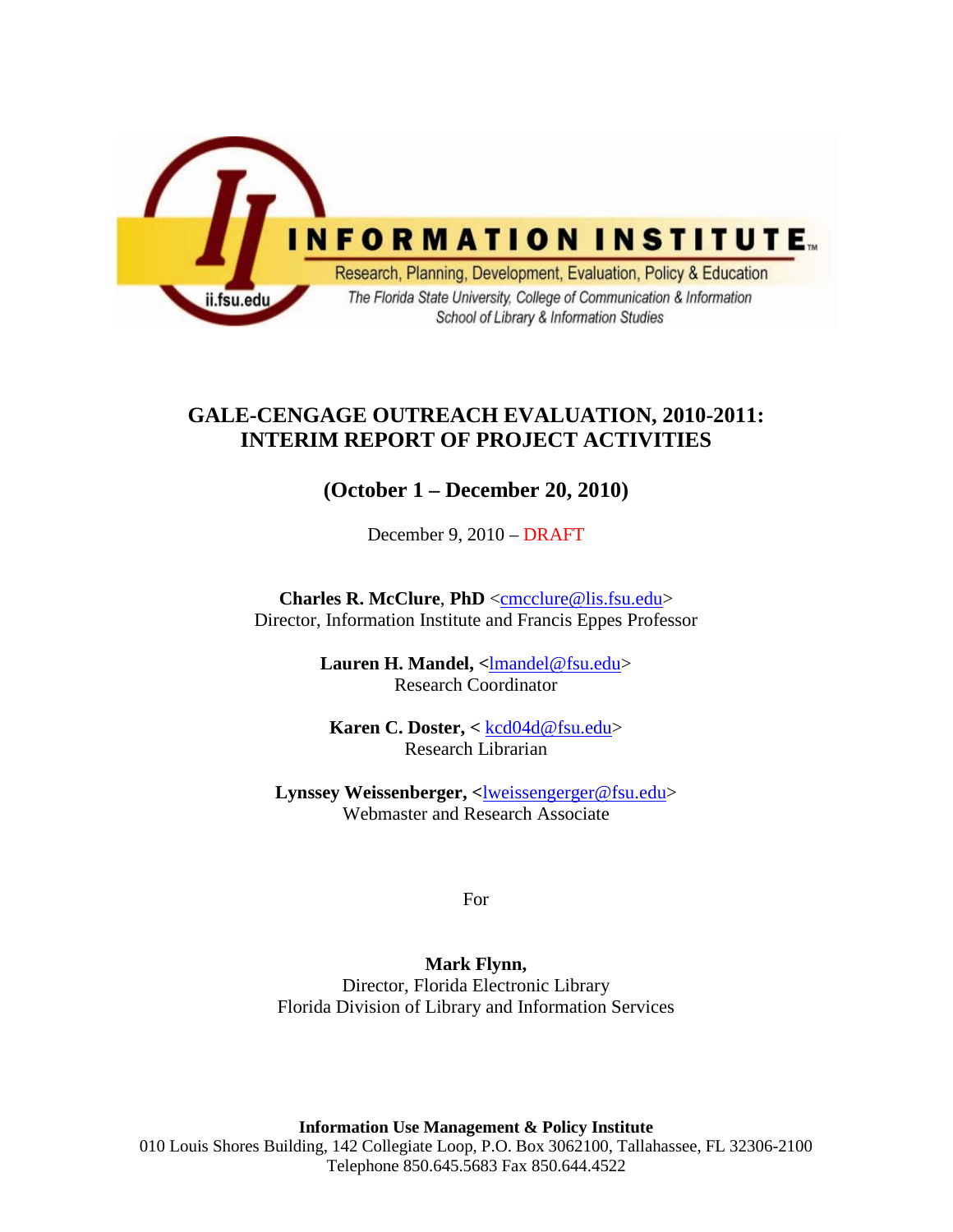## **GALE OUTREACH EVALUATION, 2010-2009: INTERIM REPORT OF PROJECT ACTIVITIES**

As part of an ongoing assessment process, the Information Use Management & Policy Institute (Information Institute)<sup>[1](#page-1-0)</sup> of Florida State University, College of Communication  $\&$ Information, School of Library & Information Studies, has engaged in a number of activities to accomplish specific tasks related to the goals described below as well as the larger goals of the FEL.<sup>[2](#page-1-1)</sup> The Information Institute has received an award from the Florida Division of Library and Information Services  $(DLIS)^3$  $(DLIS)^3$  to conduct an evaluation of Gale-Cengage's outreach efforts. The overall purposes of this project are to (1) support the State Library's goal of meeting the cultural, educational, and information needs of the people of Florida, (2) create a database that provides stakeholders with access to usage and retrieval data , which will help (3) produce data-driven recommendations to guide Gale-Cengage future marketing & promotion efforts .

Five tasks will be completed to meet these purposes:

- Task 1: Identify, collect, and analyze usage and demographic data,
- Task 2: Design outline for interactive database,
- Task 3: Pilot test and make recommendations to refine/improve the database,
- Task 4: Produce recommendations for marketing driven by the collected data, and
- Task 5: Produce draft final report.

This interim report provides a summary of project activities to date. Discussion of completed and projected work for the evaluation of Gale-Cengage outreach efforts is divided among the five tasks outlined in the Project Tasking (Appendix A).

## **Task 1: Identify, Collect, and Analyze Usage and Demographic Data**

At the time of this interim report, the Information Institute has complete Task 1 of the Gale Outreach Evaluation Project. This task required members of the study team to select outcomes and variables from Gale database usage reports that previously have been used in projects conducted by the Information Institute for the Florida DLIS, the Gale-Cengage ForeSee satisfaction report data, Google Analytics data for the FEL portal [\(http://www.flelibrary.org\)](http://www.flelibrary.org/), the Florida DLIS Annual Statistical Report, and select key state demographic data sets from the U.S. Census (See Appendix B). These variables will be used in Task 2 to make recommendations for how the DLIS can create a database that will assist in the production of recommendations for the data-driven marketing and promotion efforts for Gale-Cengage (Task 4). Table 1 provides an overview of activities completed to date for Task 1.

ı

[http://www.ii.fsu.edu](http://www.ii.fsu.edu/)

<span id="page-1-2"></span><span id="page-1-1"></span><span id="page-1-0"></span><sup>2&</sup>lt;br>
2 Se[e http://www.flelibrary.org/about/FEL-Stratetic-Goals2008-09.pdf](http://www.flelibrary.org/about/FEL-Stratetic-Goals2008-09.pdf)<br>
<sup>3</sup> <http://dlis.dos.state.fl.us/library/>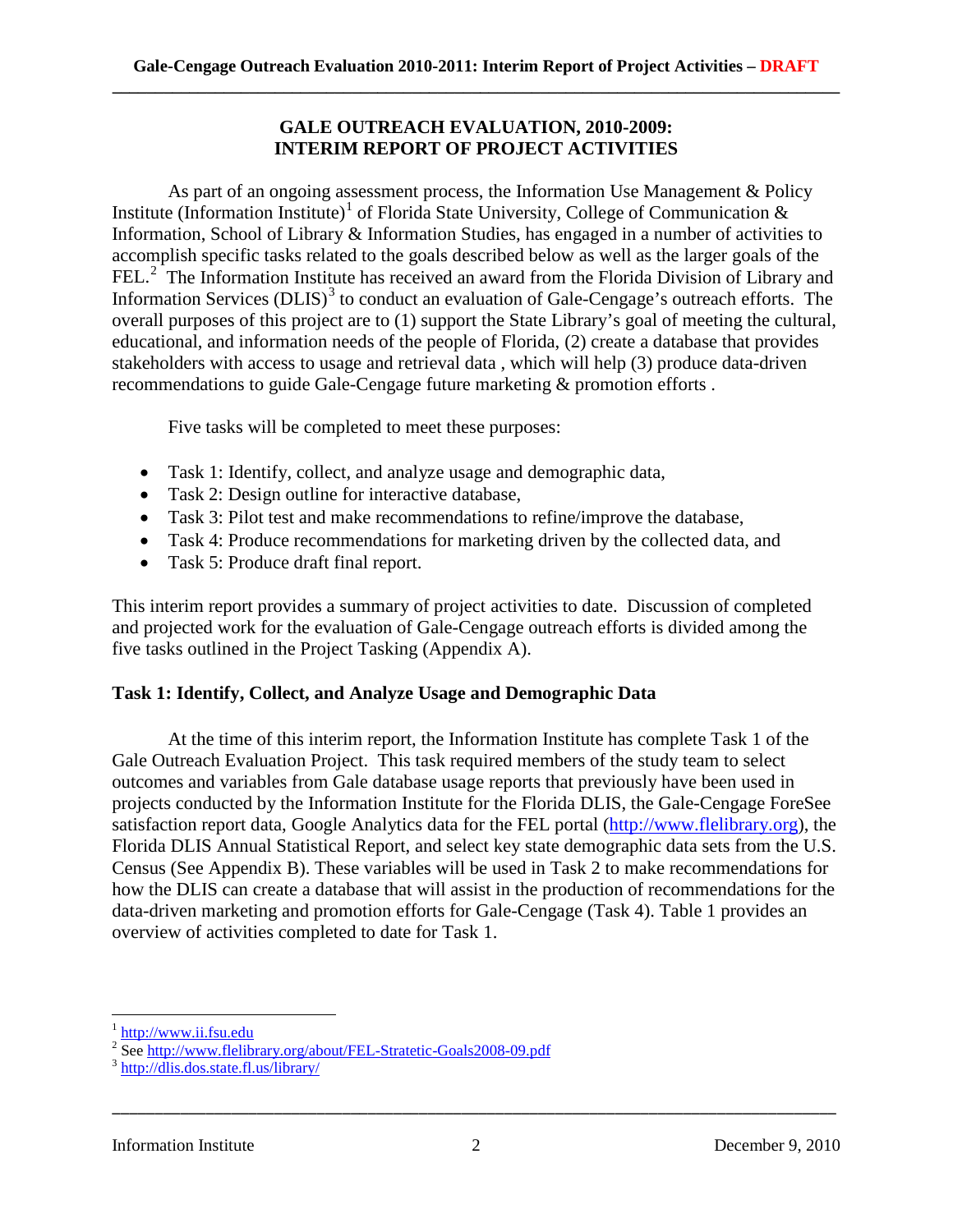|    | <b>ACTIVITY</b>                                                                                                                                                                                                                                                                                                                                                                | <b>STATUS UPDATE</b>                                                                                                                                                                                                                                                                                                                                                                                                                                                                                          | <b>TIMELINE</b>           |
|----|--------------------------------------------------------------------------------------------------------------------------------------------------------------------------------------------------------------------------------------------------------------------------------------------------------------------------------------------------------------------------------|---------------------------------------------------------------------------------------------------------------------------------------------------------------------------------------------------------------------------------------------------------------------------------------------------------------------------------------------------------------------------------------------------------------------------------------------------------------------------------------------------------------|---------------------------|
|    | 1. Collect initial examples of available<br>data:<br>Collect data sets from DLIS, Gale<br>(ForeSee satisfaction survey),<br>U.S. Census, and Google<br>Analytics;<br>Request raw data of ForeSee<br>٠<br>Survey Collect key state, county,<br>and/or city-level demographic<br>data for Florida, including total<br>population, ethnicity, age, and<br>educational attainment. | Information Institute collected ForeSee<br>$\bullet$<br>Satisfaction report spreadsheet (Excel),<br>survey questions from the Florida DLIS<br>Annual Statistical Report, reviewed<br>Gale usage reports measurements,<br>created a list of demographic variables<br>from the U.S. Census, and identified<br>relevant Google Analytics<br>measurements.<br>Gale has been unresponsive in regards<br>$\bullet$<br>to giving either DLIS or the Information<br>Institute raw data for the ForeSee<br>Survey. $4$ | Complete                  |
| 2. | Identify the available data elements<br>from selected databases and resources.                                                                                                                                                                                                                                                                                                 | Data elements were identified from the<br>$\bullet$<br>ForeSee Survey, the Florida DLIS<br>Annual Statistical Report, Gale database<br>usage reports, U.S. Census, and Google<br>Analytics. A complete list can be seen<br>in Appendix B.                                                                                                                                                                                                                                                                     | Complete                  |
| 3. | Develop template for (a) menu of<br>possible data elements to be<br>incorporated into the database, and (b)<br>menu of indicators and measures of<br>FEL usage.                                                                                                                                                                                                                | Data elements were identified and<br>$\bullet$<br>compiled into a template to be used for<br>the design of the Access database<br>(Appendix B).                                                                                                                                                                                                                                                                                                                                                               | Complete                  |
| 4. | Develop criteria for selecting possible<br>data elements and indicators/measures.                                                                                                                                                                                                                                                                                              | $\bullet$<br>Data elements were selected by their<br>ability to be drawn at a state level. In<br>addition the Information Institute team<br>made sure that the indicators could be<br>cross referenced for the database design.<br>Also taken into consideration was the<br>amount and currency of raw data that<br>could be accessed for each measure.                                                                                                                                                       | Complete                  |
| 5. | Compile possible indicators and<br>measures (including outputs and<br>outcomes) of FEL usage:<br>Collect data sets from DLIS, Gale<br>(ForeSee satisfaction survey), and<br>Google Analytics; and<br>Collect key county-level<br>demographic data for Florida,<br>including total population,<br>ethnicity, age, and educational<br>attainment.                                | Data will be compiled in January<br>$\bullet$                                                                                                                                                                                                                                                                                                                                                                                                                                                                 | <b>January 1-31, 2011</b> |
|    | 6. Discuss possible data elements and<br>measures/indicators with State Library<br>of Florida liaison.                                                                                                                                                                                                                                                                         | The Information Insitute team met with<br>$\bullet$<br>Mark Flynn to discuss measures on both<br>December 1 and December 8, 2010.                                                                                                                                                                                                                                                                                                                                                                             | Complete                  |

|  | Table 1. Key Activities, Status, and Time Line for Completion for Task 1 |  |  |  |
|--|--------------------------------------------------------------------------|--|--|--|
|  |                                                                          |  |  |  |

l

<span id="page-2-0"></span><sup>&</sup>lt;sup>4</sup> In fact, it is unknown whether ForeSee gives raw data to Gale, so it may not be available at all for purposes of this project.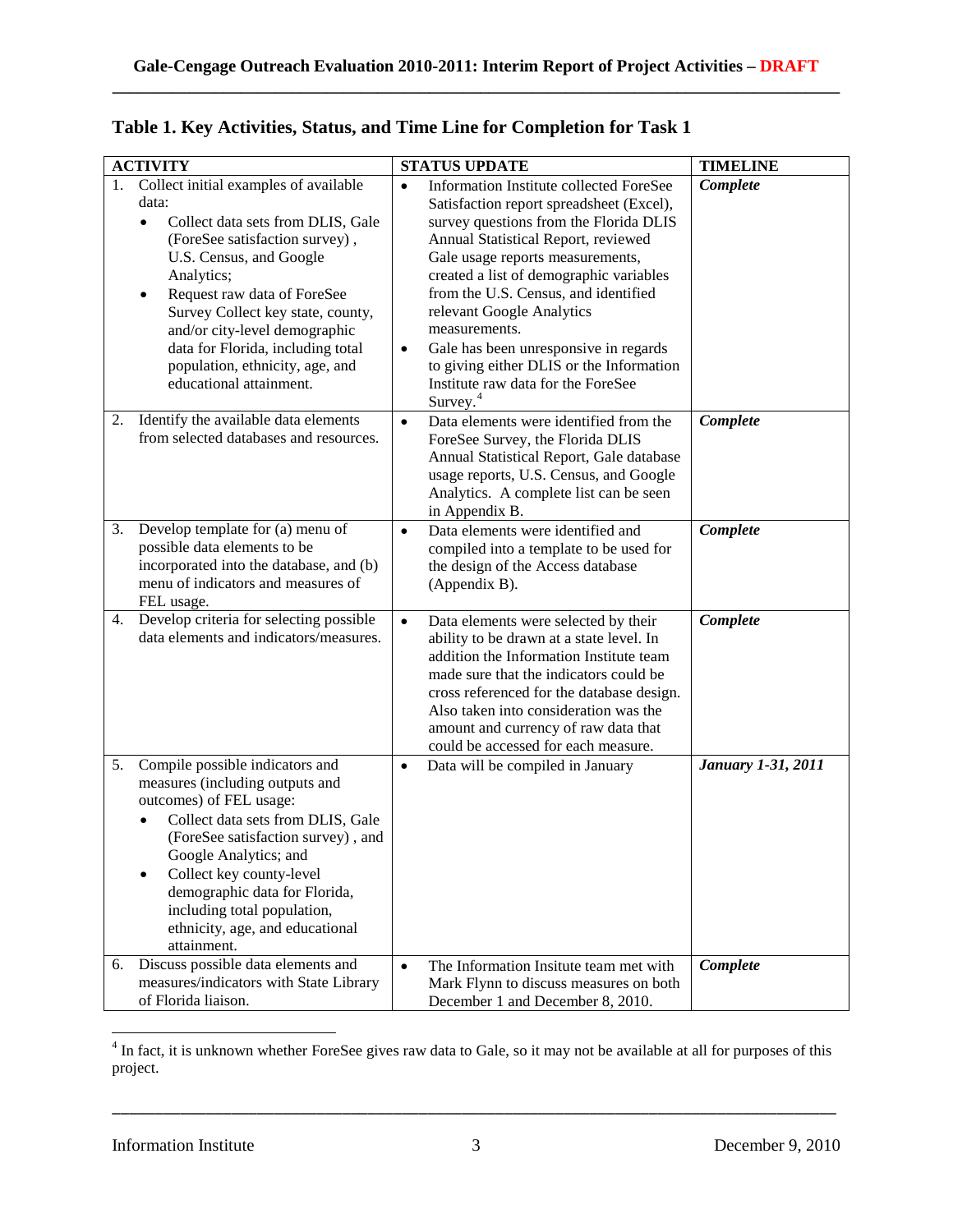|    | <b>ACTIVITY</b>                                                             | <b>STATUS UPDATE</b> |                                                                                                                                                                                                                     | <b>TIMELINE</b>  |
|----|-----------------------------------------------------------------------------|----------------------|---------------------------------------------------------------------------------------------------------------------------------------------------------------------------------------------------------------------|------------------|
|    | Produce Interim Report detailing<br>project updates and status of tasks.    |                      | To be given to the State Library Dec.<br>20, 2010.                                                                                                                                                                  | Complete         |
| 8. | Finalize data elements and measures<br>with Gale and State Library liaison. | $\bullet$            | Meet with Mark Flynn December 1,<br>2010 to review list of variables.<br>Received feedback, and incorporated<br>them into a new version of the variables<br>document provided to Mark Flynn on<br>December 8, 2010. |                  |
| 9. | Deliver Final Report of project<br>activities.                              |                      | On track to be delivered June 12, 2011                                                                                                                                                                              | <b>June 2011</b> |

|  |  |  | Table 1. Key Activities, Status, and Time Line for Completion for Task 1 (continued) |
|--|--|--|--------------------------------------------------------------------------------------|
|--|--|--|--------------------------------------------------------------------------------------|

## **Summary**

To date, the Information Institute has completed the project tasking (Appendix A), proposed draft variables for inclusion in the database, met twice with Florida DLIS liaison Mark Flynn to discuss those variables, and produced a list of variables based on conversations with and feedback from Mark Flynn (Appendix B). The Information Institute is on track to begin Task 2 in January 2011 and to complete the remaining tasks within the project period. The final report will be submitted to the Florida DLIS by June 12, 2011.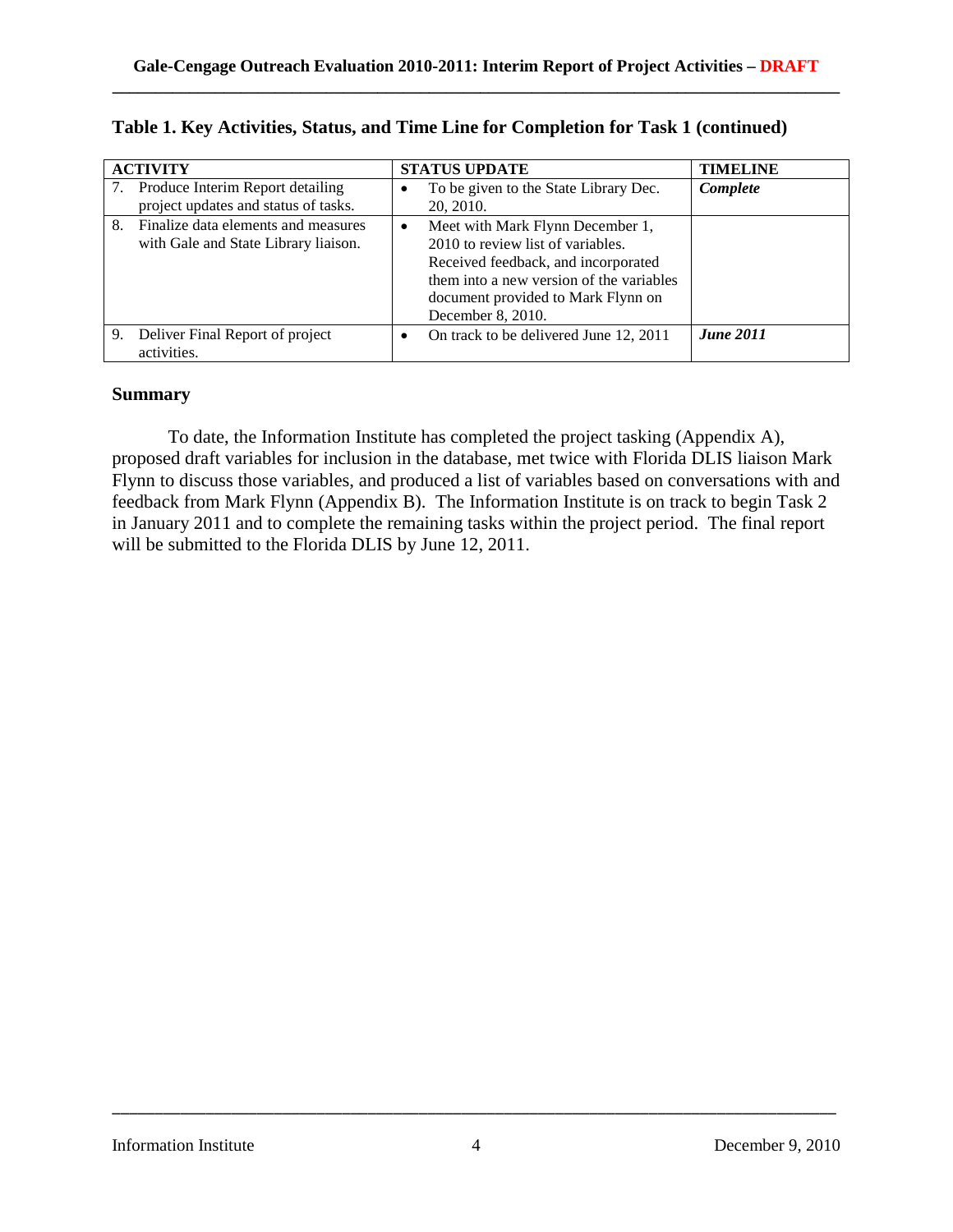## **APPENDIX A: PROJECT TASKING**

## **GALE-CENGAGE OUTREACH EVALUATION, 2010-2011 PROJECT TASKING**

This document describes the activities related to each of the five key tasks that the Information Institute will conduct for this initiative during the period October 1, 2010 through June 12, 2011. The following tasking schedule is tentative; the final schedule is dependent on a range of factors.

The project deliverables will be (1) an Interim Report provided to the Florida DLIS and Gale-Cengage on December 31, 2010 that will provide a status update on the overall project and each individual task, and (2) a Final Report provided to the Florida DLIS and Gale-Cengage on June 12, 2011 that will summarize project activities, summarize findings, identify key issues, and make specific recommendations for Gale-Cengage future marketing efforts.

#### **Task 1: Identify, Collect, and Analyze Usage and Demographic Data**

During the first phase of the study, members of the study team will select outcomes and variables from usage reports from the Florida DLIS that have been previously used in projects conducted by the Institute for the Florida DLIS, the Gale-Cengage ForeSee satisfaction survey data, Google Analytics data for the FEL portal [\(http://www.flelibrary.org\)](http://www.flelibrary.org/), the Florida DLIS Annual Statistical Report, and select key state demographic data sets. These variables will be used in a later task to create a database that will assist in the production of recommendations for the data-driven marketing and promotion efforts for Gale-Cengage. Key activities and a tentative time line for Task 1 are delineated in Table 1.

#### **Table 1. Key Activities and Time for Task 1**

| <b>ACTIVITY</b>                                                                                                                                                                  | <b>TIMELINE</b>                        |
|----------------------------------------------------------------------------------------------------------------------------------------------------------------------------------|----------------------------------------|
| Collect initial examples of available data:<br>1.                                                                                                                                | October $1,2010-$                      |
| Collect data sets from Florida DLIS, Gale (ForeSee satisfaction survey), and                                                                                                     | November 30, 2010                      |
| Google Analytics;                                                                                                                                                                |                                        |
| Request raw data of ForeSee Survey Collect key state level demographic data for<br>$\bullet$<br>Florida, including total population, ethnicity, age, and educational attainment. |                                        |
| Identify the available data elements from selected databases and resources.                                                                                                      | October $1,2010-$<br>November 30, 2010 |
| Develop template for (a) menu of possible data elements to be incorporated into the<br>3.                                                                                        | October $1 - 31$ , 2010                |
| database, and (b) menu of indicators and measures of FEL usage.                                                                                                                  |                                        |
| Develop criteria for selecting possible data elements and indicators/measures.<br>4.                                                                                             | November $1 - 30$ ,                    |
|                                                                                                                                                                                  | 2010                                   |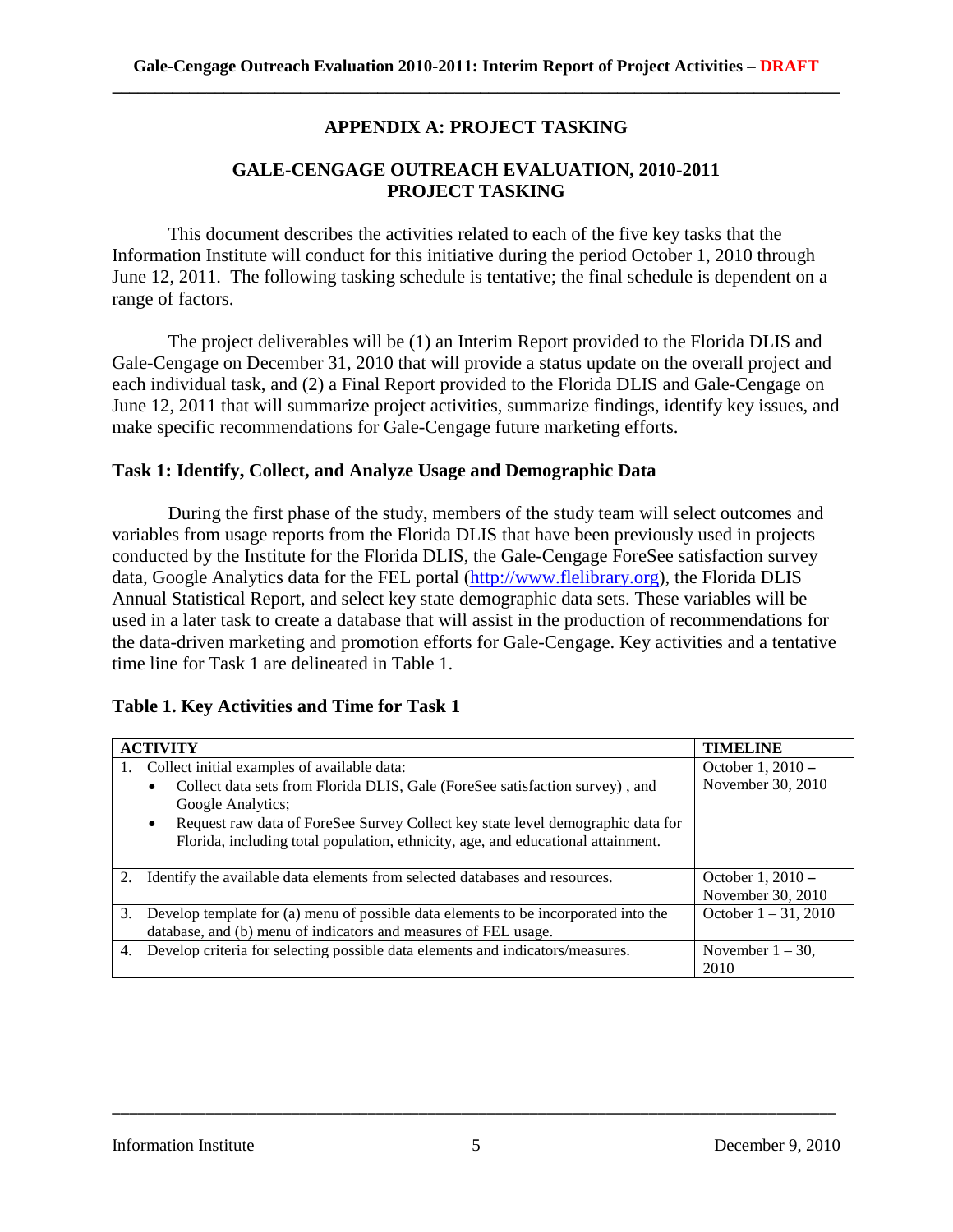|  |  |  |  | Table 1. Key Activities and Time for Task 1 (continued) |
|--|--|--|--|---------------------------------------------------------|
|--|--|--|--|---------------------------------------------------------|

|    | <b>ACTIVITY</b>                                                                                | <b>TIMELINE</b>       |
|----|------------------------------------------------------------------------------------------------|-----------------------|
| 5. | Compile possible indicators and measures (including outputs and outcomes) of FEL               | November $1 - 30$ ,   |
|    | usage:                                                                                         | 2010                  |
|    | Collect data sets from Florida DLIS, Gale (ForeSee satisfaction survey), and<br>٠              |                       |
|    | Google Analytics; and                                                                          |                       |
|    | Collect key state-level demographic data for Florida, including total population,<br>$\bullet$ |                       |
|    | ethnicity, age, and educational attainment.                                                    |                       |
| 6. | Discuss possible data elements and measures/indicators with the Florida DLIS liaison.          | December $1 - 31$ ,   |
|    |                                                                                                | 2010                  |
|    | Produce Interim Report detailing project updates and status of tasks.                          | December 31, 2010     |
| 8. | Finalize data elements and measures with Gale and Florida DLIS liaison.                        | January $1 - 31,2011$ |
| 9. | Deliver Final Report of project activities.                                                    | June 12, 2011         |

The status of Task 1 will be reported in the Interim Report due December 31, 2010, and the final results will be provided in the Final Report due June 12, 2011.

#### **Task 2: Designing Requirements for Interactive Database**

The study team will suggest requirements and design considerations for an interactive database to be developed by the Florida DLIS and/or Gale-Cengage. The requirements will be created based on information collected from the evaluation and analysis of data sets collected in Task 1. Once the outline for the database has been completed it will be given to Mark Flynn at the Florida DLIS to be constructed. The purpose of this database is to provide key stakeholders the ability to access relevant user information to create targeted marketing efforts (Task 4\_. Key activities and a tentative time line for Task 2 are delineated in Table 2.

## **Table 2. Key Activities and Time for Task 2**

| <b>ACTIVITY</b>                                                                    | <b>TIMELINE</b>         |
|------------------------------------------------------------------------------------|-------------------------|
| Develop requirements for database:                                                 | January $1 - 31$ , 2011 |
| Determine set of queries to run in database;                                       |                         |
| Identify database goals:<br>٠                                                      |                         |
| Organize and present FEL usage data,<br>$\circ$                                    |                         |
| Function to display relevant query results to the user,<br>$\circ$                 |                         |
| Display query results in an organized structure depending on the nature<br>$\circ$ |                         |
| of the query (either map, table, or diagram), and                                  |                         |
| Allow user to store queried data in a system of their choosing (give<br>$\circ$    |                         |
| export options: Excel, Word, and PDF);                                             |                         |
| Define database type (Access database);                                            |                         |
| Define outputs that will be provided at the state level: stakeholders and          |                         |
| indicators per use of capita;                                                      |                         |
| Select data sets to be included in the database;                                   |                         |
| Define database requirements; and                                                  |                         |
| Identify intended audiences.                                                       |                         |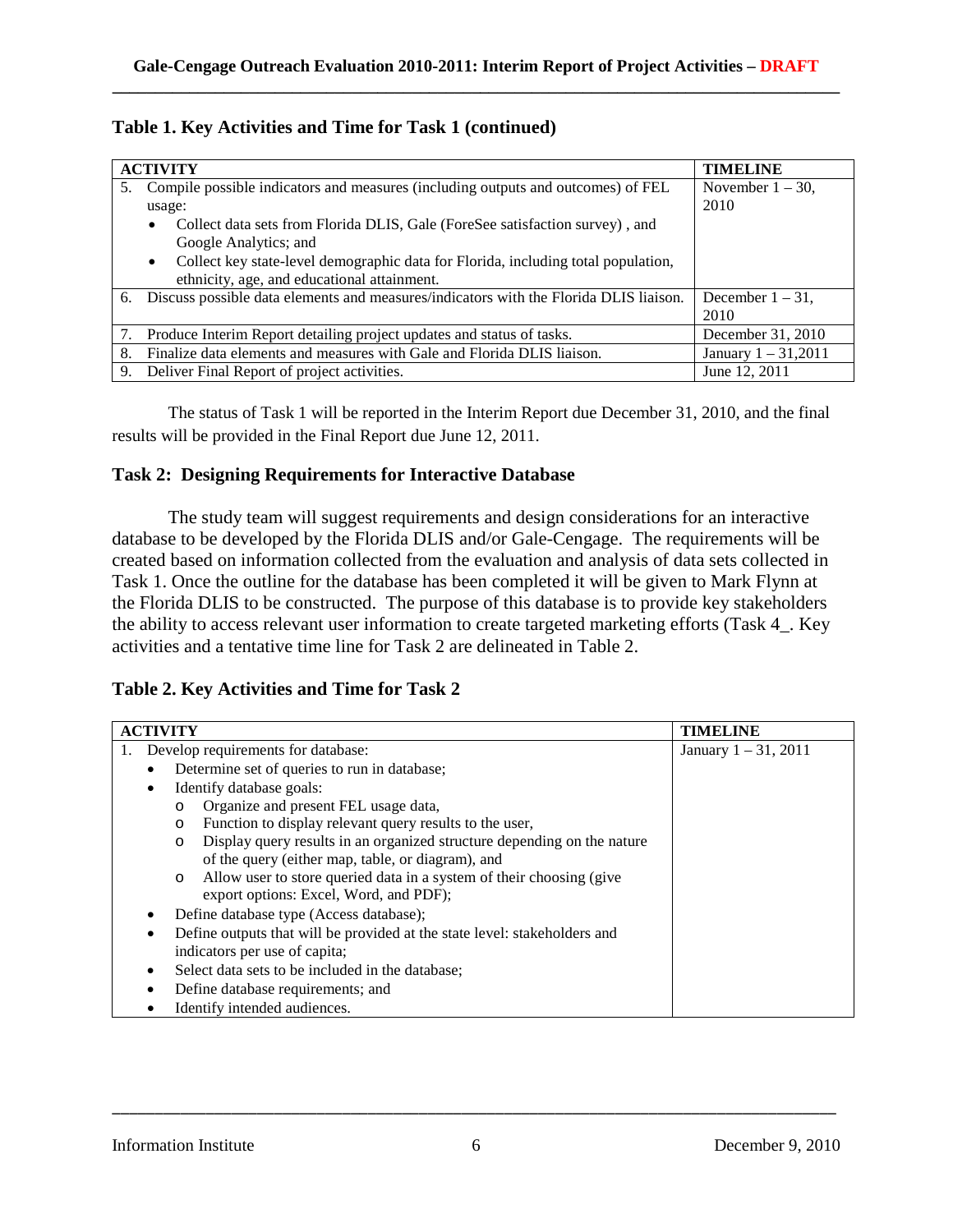#### **Table 2. Key Activities and Time for Task 2 (continued)**

| <b>ACTIVITY</b>                                                                  | <b>TIMELINE</b>          |
|----------------------------------------------------------------------------------|--------------------------|
| 2. Create an outline for the structure of the database.                          | February $1 - 28$ , 2011 |
| 3. Deliver database outline to Mark Flynn at the Florida DLIS to be constructed. | March 1-16, 2011         |
| 4. Deliver Final Report of project activities.                                   | June 12, 2011            |

Preliminary findings from Task 2 will be provided to the Florida DLIS and Gale-Cengage by March 1, 2011 in order to facilitate development of the database by the State Library and/or Gale-Cengage. Findings from Task 2 will be provided in the Final Report due June 12, 2011.

#### **Task 3: Pilot Test and Make Recommendations to Refine/Improve the Database**

The Institute will conduct a pilot test of the database's usability and functionality using established guidelines. Members of the Florida DLIS and Gale also will be invited to test the database and provide feedback. Key activities and a tentative timeline for Task 3 are delineated in Table 3.

|  | Table 3. Key Activities and Time for Task 3 |  |  |
|--|---------------------------------------------|--|--|
|  |                                             |  |  |

| <b>ACTIVITY</b>                                                                          | <b>TIMELINE</b>       |
|------------------------------------------------------------------------------------------|-----------------------|
|                                                                                          |                       |
| Develop guidelines for usability test and standards that the database should meet:<br>1. | March $1 - 15$ , 2011 |
| Ensure the database system successfully performs user queries and delivers               |                       |
| relevant results:                                                                        |                       |
| Function to display relevant query results to the user,<br>$\circ$                       |                       |
| Display query results in an organized structure depending on the nature<br>$\circ$       |                       |
| of the query (such as map, ordered table, or diagram), and                               |                       |
| Allow user to store queried data in a system of their choosing (give<br>$\circ$          |                       |
| export options such as Excel, Word, and PDF);                                            |                       |
| System error messages should provide contact information for users to report             |                       |
| error to database author/administrator;                                                  |                       |
| System should issue explanation to the user when it produces unexpected                  |                       |
| results due to the nature of the query (information in addition to specified             |                       |
| parameters: -.                                                                           |                       |
| Additional info may not have certain parameters defined, therefore they<br>$\circ$       |                       |
| will be included in query results even if information is not as relevant or              |                       |
| completely irrelevant), and                                                              |                       |
| System should have error messages in place to help direct users to refine<br>$\circ$     |                       |
| queries (e.g., too many results, too general results, no results); and                   |                       |
|                                                                                          |                       |
| Database system should be available only to a select audience, not the general           |                       |
| public, so a web portal should be built for authorized users to log into the             |                       |
| system.                                                                                  |                       |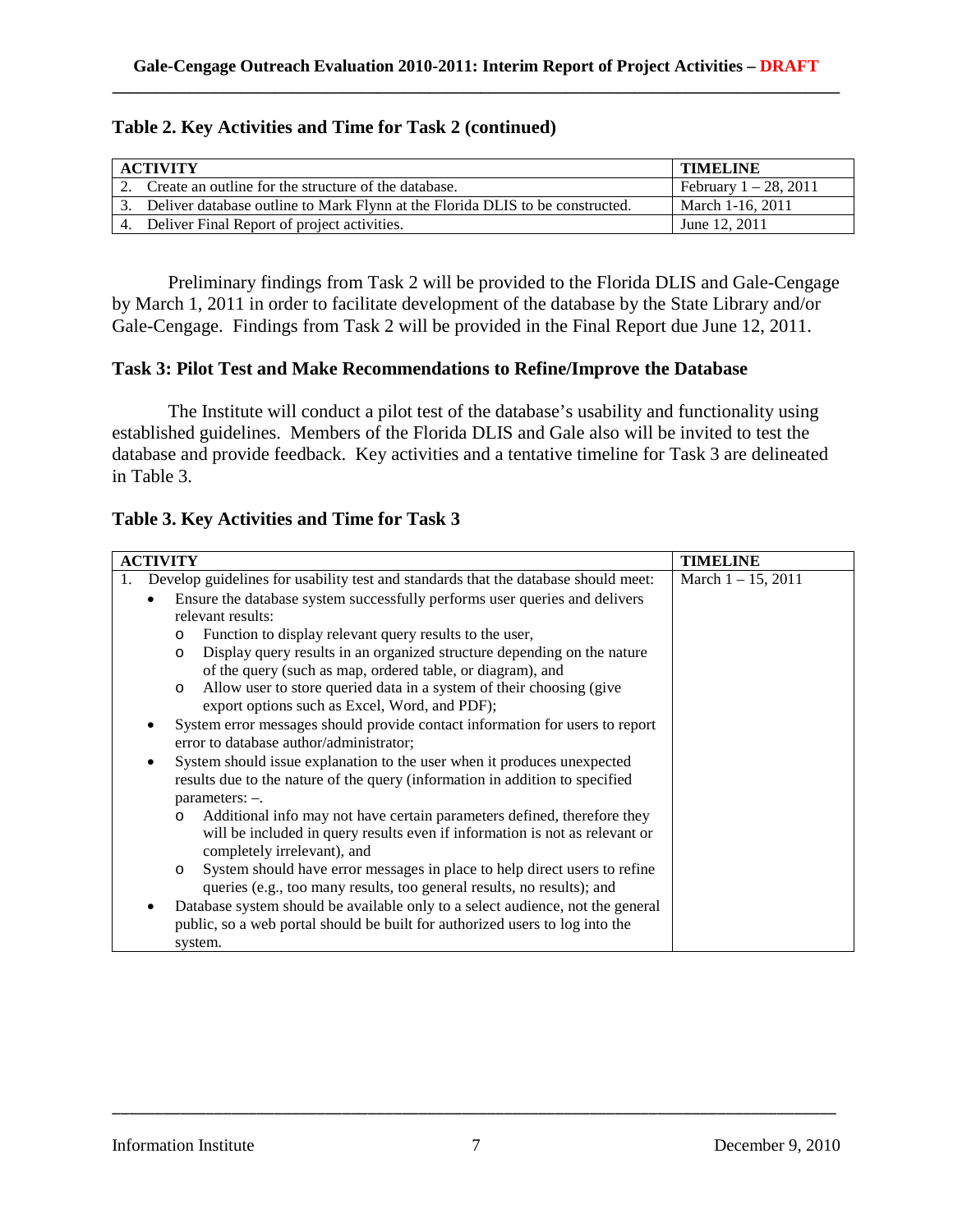## **Table 3. Key Activities and Time for Task 3**

| <b>ACTIVITY</b>                                                                                        | <b>TIMELINE</b>        |
|--------------------------------------------------------------------------------------------------------|------------------------|
| Conduct usability tests:                                                                               | March $16 - 31$ , 2011 |
| Testers will include the Florida DLIS staff, select stakeholders, and Institute<br>staff, and          |                        |
| Evaluate test findings.                                                                                |                        |
| Provide feedback from test to the Florida DLIS and Gale-Cengage to improve and<br>refine the database. | April 1, 2011          |
| Deliver Final Report of project activities.                                                            | June 12, 2011          |

Note that the timeline for Task 3 may change depending on the expediency of database creation (i.e., Activity 2 usability tests cannot occur until a beta version of the database is made available to the Information Institute). Preliminary findings from Task 3 will be provided to the Florida DLIS and Gale-Cengage by April 1, 2011 in order to facilitate development of the database by the Florida DLIS and/or Gale-Cengage. Findings from Task 3 will be provided in the Final Report due June 12, 2011.

#### **Task 4: Recommendations for Marketing**

To support the Florida DLIS and Gale-Cengage future marketing efforts, the study team will use the database to make recommendations that are more targeted, such as the county level. Key activities and a tentative timeline for Task 4 are delineated in Table 4.

**Table 4. Key Activities and Timeline for Task 4**

| <b>ACTIVITY</b> |                                                                                                              | <b>TIMELINE</b>       |
|-----------------|--------------------------------------------------------------------------------------------------------------|-----------------------|
|                 | Develop list of specific marketing research questions to be answered to make<br>recommendations.             | March $1 - 31$ , 2011 |
|                 |                                                                                                              |                       |
| 2.              | Run data queries to answer research questions for marketing recommendations:                                 | April 1 - 30, 2011    |
|                 | Identify countries, regions, or other areas of low usage that can be targeted for<br>٠<br>marketing efforts; |                       |
|                 | Identify regions with high usage for comparison and investigation; and<br>٠                                  |                       |
|                 | Analyze data by stakeholder group.                                                                           |                       |
| 3.              | Develop marketing and outreach recommendations.                                                              | May $1 - 31$ , 2011   |
|                 | 4. Deliver Final Report of project activities.                                                               | June 12, 2011         |

Findings from Task 4 will be provided in the Final Report due June 12, 2011.

## **Task 5: Produce Draft Final Report**

The Institute will develop a draft final report that describes project activities, summarizes findings, identifies key issues, and makes specific recommendations for Gale-Cengage future marketing efforts. In addition the institute will provide recommendations on how to best maintain and update the database, including where data can be pulled from, what data sets to update, and how often the data should be updated. Key Institute staff will provide input for the report. Key activities and a tentative time line for Task 5 are delineated in Table 5.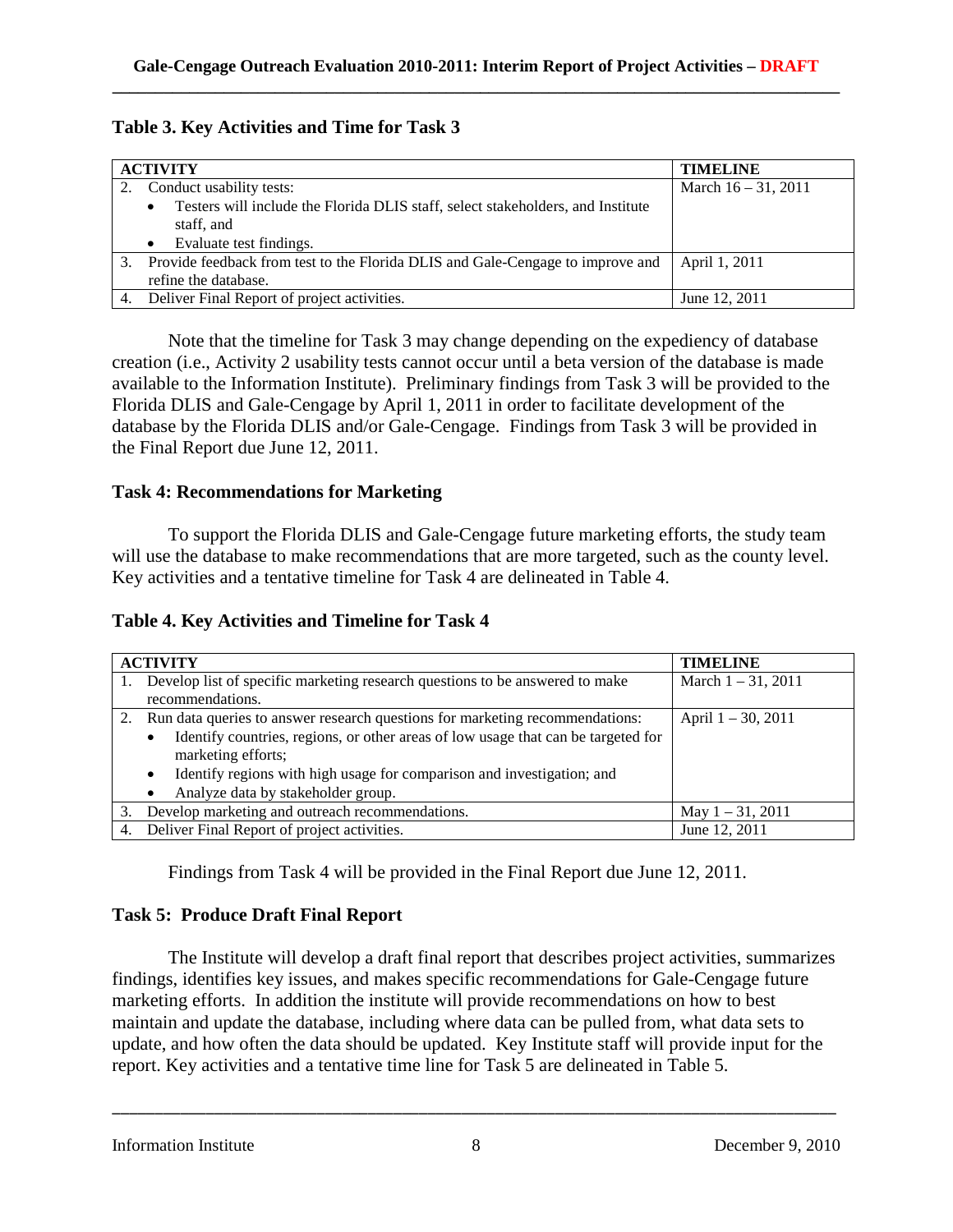# **Table 5. Key Activities and Timeline for Task 5**

| <b>ACTIVITY</b> |                                                                              | <b>TIMELINE</b>           |
|-----------------|------------------------------------------------------------------------------|---------------------------|
|                 | Develop Draft Final Report -                                                 | May 15, $2011 -$ June 12, |
|                 | Describe project activities;<br>$\bullet$                                    | 2011                      |
|                 | Summarize findings and identify key issues; and<br>$\bullet$                 |                           |
|                 | Make specific recommendations for future marketing efforts.<br>$\bullet$     |                           |
|                 | Provide recommendations on how to maintain and update database.<br>$\bullet$ |                           |
|                 | Draft Report Reviewed by the Florida DLIS Liaison.                           | June 1, 2010              |
|                 | Deliver Final Report to the Florida DLIS and Gale-Cengage.                   | June 12, 2011             |

This task will result in a Draft Final Report detailing project activities and findings. This report will be provided to the Florida DLIS and Gale-Cengage on June 12, 2011.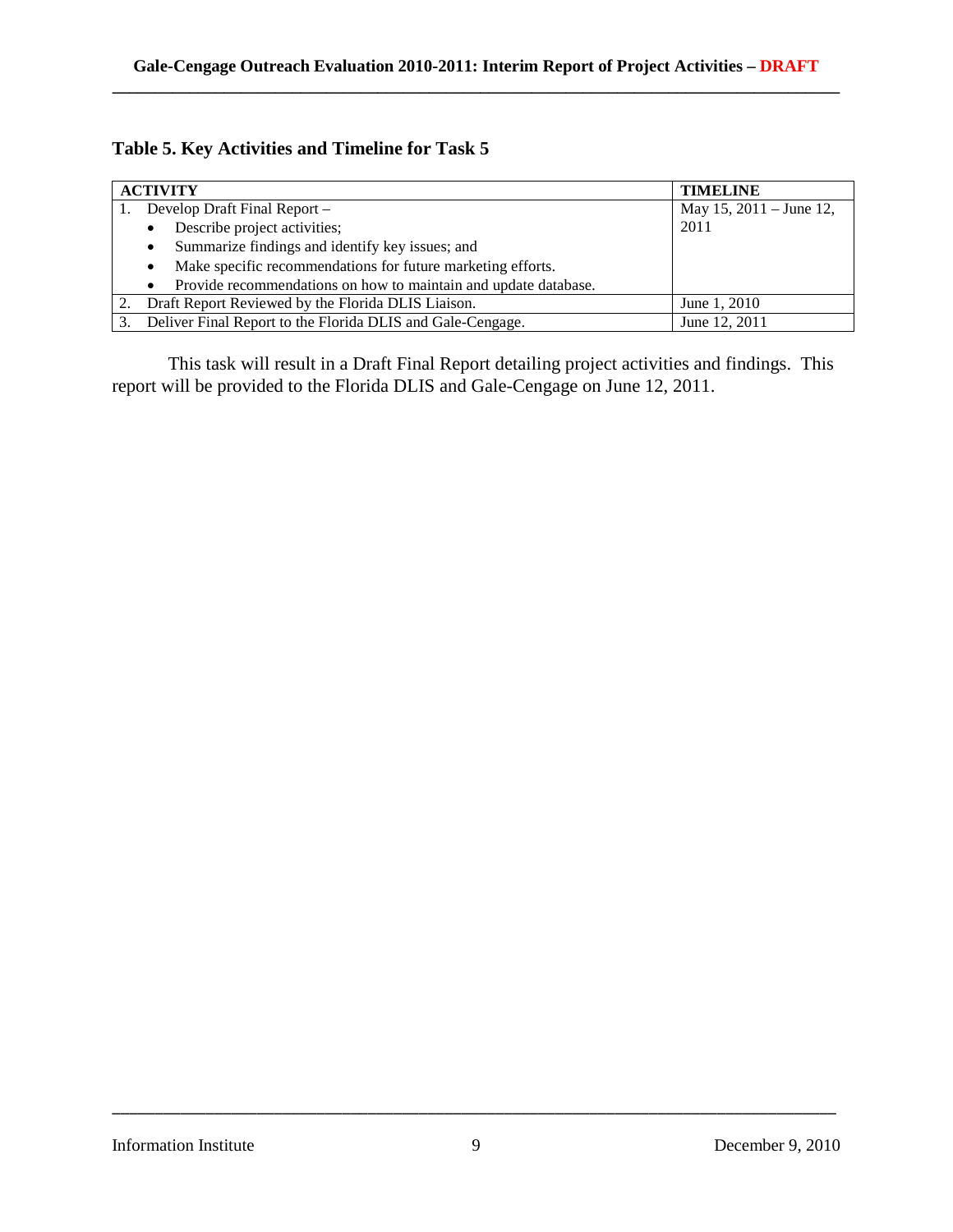## **APPENDIX B: LIST OF PROPOSED DATABASE VARIABLES**

#### **Introduction**

In this document, the Information Institute provides a list of variables or data sets that potentially can be used for the construction of the demographic marketing database being created for the Florida Division of Library and Information Services (DLIS). The Information Institute is recommending that Florida DLIS use these data sets as the base of a database that will then run queries. The database's goal is to allow information professionals to gain a better understanding of the Florida public library users and learn how to tailor marketing efforts to their needs.

This list was prepared for the approval of the Florida DLIS. This list is divided into 5 categories: Florida Demographics; Florida DLIS Annual Statistical Report; ForeSee Results; FEL Google Analytics Reports; and Gale Monthly Usage Reports. Based on these data sets Information Institute staff and Florida DLIS liaison Mark Flynn will hold a discussion to decide which queries and outcomes are expected from the database using these data sets. This document is the template required for Task 1 in the Florida DLIS Gale-Cengage Outreach Evaluation Tasking First Interim Report.

#### **Florida Demographics**

The Information Institute proposes including demographic data for Florida in total. The Information Institute proposes the inclusion in the database of the following demographic data available from the U.S. Census:

- 1. Population Demographics:
	- a. Male/Female,
	- b. Ethnicity (White, Hispanic, Black/African-American, Asian, Pacific Islander), and
	- c. Age ( Under 15, 15-19, 20-34, 35-54, 55-64, 65+);
- 2. Educational Attainment:
	- a. Less than  $9<sup>th</sup>$  grade,
	- b.  $9^{th}$ -12<sup>th</sup> grade, no diploma,
	- c. High school graduate,
	- d. Some college, no degree,
	- e. Associates degree,
	- f. Bachelors degree, and
	- g. Graduate or professional degree;
- 3. School enrollment:
	- a. Nursery school and Preschool,
	- b. Kindergarten,
	- c. Elementary (1-8),
	- d. High School (9-12), and
	- e. College or graduate school;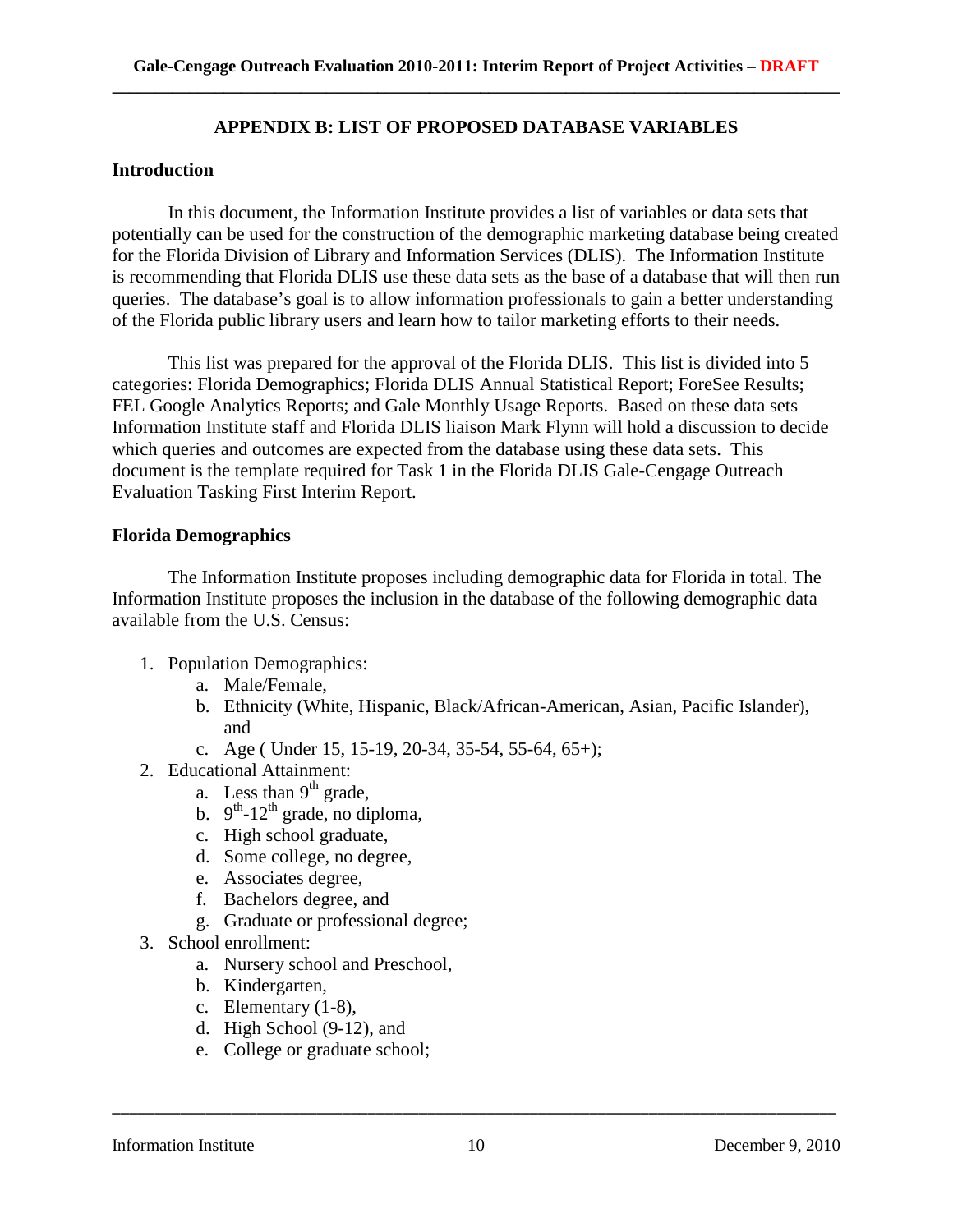- 4. Language spoken:
	- a. Spanish/Spanish with less than "very well" English,
	- b. Indo European/ Indo European with less than "very well" English, and
	- c. Asian/ Asian with less than "very well" English; and
- 5. Employment:
	- a. Employed,
	- b. Unemployed, and
	- c. Percent below poverty.

## **Florida Division of Library and Information Services Annual Statistical Report**

In addition to including demographic data available from the U.S. Census in the database, the Information Institute recommends including some data from the Florida DLIS Annual Statistical Report of public libraries. The Information Institute recommends the inclusion of the following variables from this data set:

- 1. Population data:
	- a. State total population estimate (field code: POPU\_ST);
- 2. Service outlet information:
	- a. Number of central libraries (field code: CENTLIB), and
	- b. Number of branch libraries (field code: BRANLIB);
- 3. Library Hours of Operation:
	- a. Service hours per typical week; and
	- b. Total annual public service hours;
- 4. Patrons
	- a. Registered borrowers-resident, and
	- b. Registered borrowers-nonresident;
- 5. Digital library resource information:
	- a. Local licensed databases (field code: DB\_LOC),
	- b. State licensed databases (field code: DB\_ST),
	- c. Library Cooperative licensed databases, and
	- d. Total licensed databases (field code: DATABASE);
- 6. Programs:
	- a. Number of adult programs,
	- b. Number of young adult programs,
	- c. Number of children programs,
	- d. Attendance of adult programs,
	- e. Attendance of young adult programs, and
	- f. Attendance of children programs; and
- 7. Computers:
	- a. Number of Internet Computers for General Public,
	- b. Number of users receiving technology instruction,
	- c. Number of hours spent on technology instruction for the public,
	- d. Number of staff receiving technology instruction,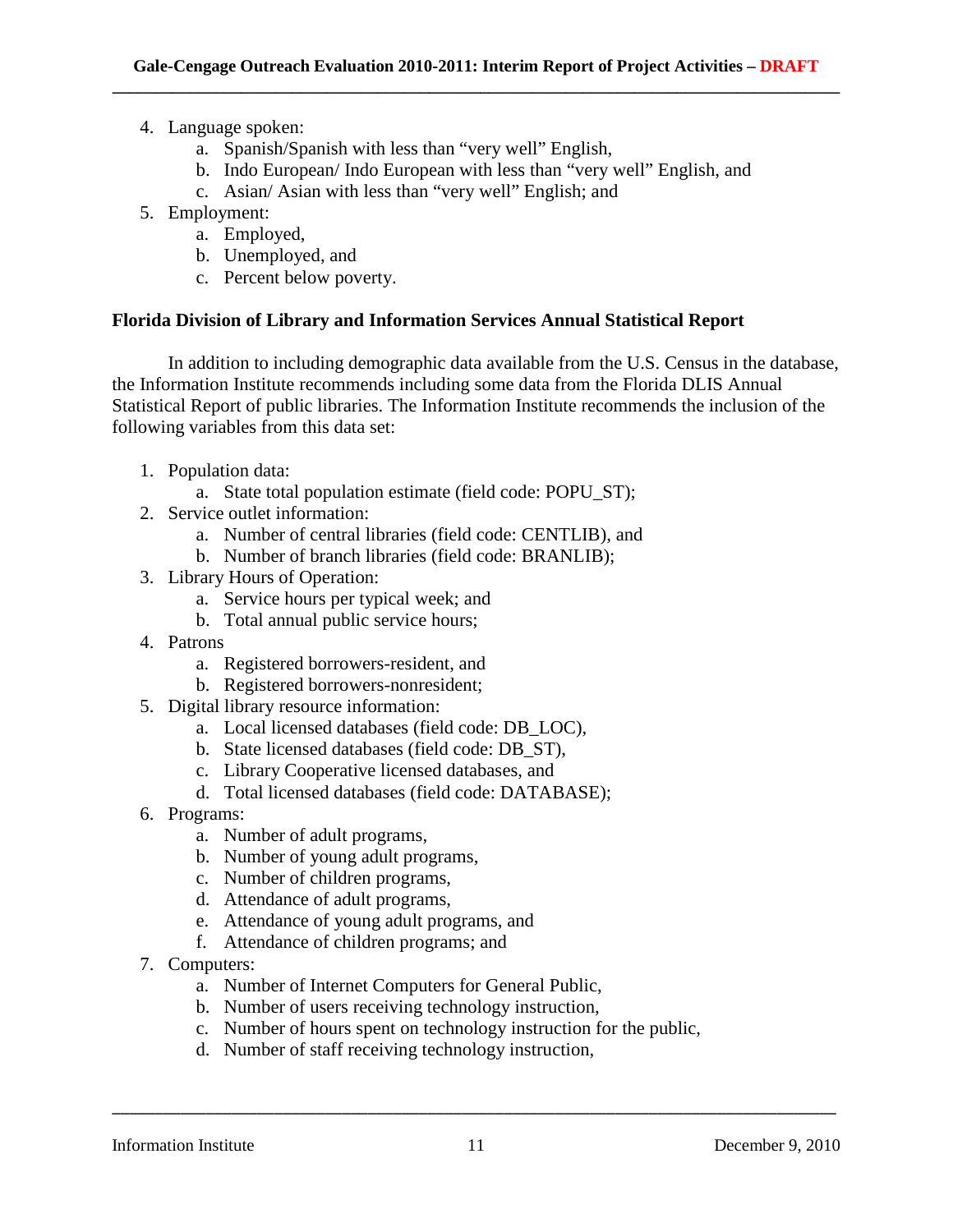- e. Annual number of virtual visits to networked library resources, and
- f. Annual number of users of public Internet computers.

#### **ForeSee Survey Data**

Gale-Cengage collects customer satisfaction data from users of Gale databases within the Florida Electronic Library (FEL) through the ForeSee Survey. This data is crucial to making marketing recommendations for the FEL. Therefore, the Information Institute recommends including ForeSee Survey data in the database. Note that ForeSee Survey data is available at the state level *only*. Data points from the ForeSee Survey that the Information Institute recommends including in the database follow<sup>[5](#page-11-0)</sup>:

- 1. Number of survey respondents by month;
- 2. Likelihood to return to Gale by month average;
- 3. Satisfaction rating by month average;
- 4. Site performance rating by month average;
- 5. Profession of respondent by month (choices are: University/College student, High school Student, Middle school student, Elementary school student, Librarian, Teacher, Professor, and Other);
- 6. Purpose of research by month (choices are: School assignment, Professional project, Personal interest, Browsing, and Other); and
- 7. Search from school or library by month.

## **Gale Monthly Usage Reports**

In addition to the aforementioned datasets (i.e., Florida demographic e-data from the U.S. census, library data from the Florida DLIS Annual Report, and customer satisfaction data from the ForeSee survey), the Information Institute strongly recommends including in the database monthly usage data from the FEL and Gale databases within the FEL. The Information Institute recommends including the following data points:

- 1. Individual database level data:
	- a. Number of retrievals by database by month,
	- b. Number of searches conducted in a database by month,
	- c. Number of sessions with database by month, and
	- d. Session periods by month, day of the week, and time block;
- 2. FEL/Gale level data:
	- a. Number of "inside usage" and "remote usage" sessions,<sup>[6](#page-11-1)</sup>
	- b. Total connect time by month for inside and remote usage, $<sup>7</sup>$  $<sup>7</sup>$  $<sup>7</sup>$ </sup>

\_\_\_\_\_\_\_\_\_\_\_\_\_\_\_\_\_\_\_\_\_\_\_\_\_\_\_\_\_\_\_\_\_\_\_\_\_\_\_\_\_\_\_\_\_\_\_\_\_\_\_\_\_\_\_\_\_\_\_\_\_\_\_\_\_\_\_\_\_\_\_\_\_\_\_\_\_\_\_\_\_\_\_\_\_

ı

<span id="page-11-0"></span> $5$  Other possible variables may be determined upon the ability to acquire raw data of the survey

<span id="page-11-1"></span><sup>&</sup>lt;sup>6</sup> This variable may or may not be meaningful to the State Library; this will be considered in consultation with Mark Flynn.

<span id="page-11-2"></span> $<sup>7</sup>$  This variable may be useful only in total and not by inside or remote access; this will be considered in consultation</sup> with Mark Flynn.